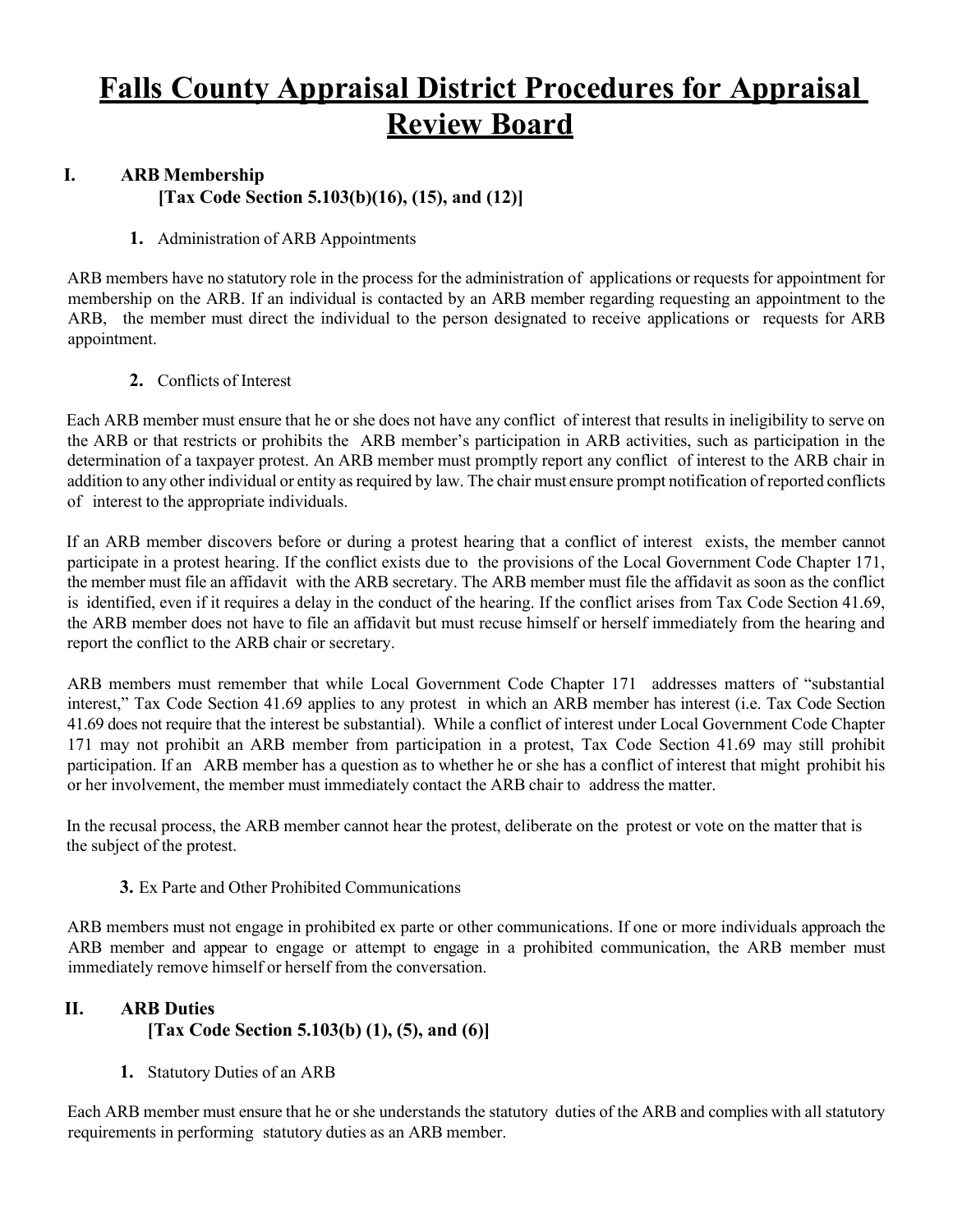**2.** Notices Required under the Property Tax Code

Each ARB member must obtain and maintain familiarity with notices required under the Property Tax Code. If an ARB member believes that any r e q u i r e d notice is not being provided or does not meet the requirements of applicable law, the ARB member must promptly notify the ARB chair. The ARB chair must investigate each report and take appropriate action to correct all verified problems.

**3.** Determination of Good Cause under Tax Code Section 41.44(b)

"Good cause" for filing late protests is not defined in Tax Code Section 41.44(b). Claims of good cause for late-filed protests should be carefully considered. The standards in making determinations of good cause under Tax Code Section 41.44(b) must be uniformly applied. The ARB should give due consideration to good cause claims in a manner that properly respects the rights of property owners and their agents while not undermining or contravening laws related to filing deadlines or the orderly and expeditious fulfillment of ARB duties.

## **III. ARB Hearings (formal hearings, not informal meetings between property owners and appraisal district staff)**

## **[Tax Code Section 5.103(b)(3), (4), (7), and (14)]**

**1.** Scheduling Hearings Generally

The ARB must schedule a hearing when a timely notice of protest is filed and, in doing so, the appraisal district can provide the ARB with clerical assistance.

**2.** Scheduling Hearings for Property Owners, Agents and Qualifying Lessees

Pursuant to Tax Code Section 41.66(i), the ARB must schedule hearings requests filed by property owners or their designated agents under Tax Code Section 1.111 for a specific time and date. The ARB can schedule more than one protest hearings at the same time and date; however, the property owner or agent can request to postpone a hearing if it is not started by an ARB panel or the full ARB within two hours of the scheduled hearing time. The postponement request must contain the mailing address and email address of the person requesting the postponement. The ARB must respond in writing or by email to the postponement request not later than the  $7<sup>th</sup>$  day after the date of receipt of the request.

**3.** Scheduling Hearings for Multiple Accounts

If requested by a property owner or the designated agent, the ARB must schedule consecutive hearings on the same day on protests concerning up to 20 designated properties. The request must meet all requirements of Tax Code Section 41.66(j), including the required statement in boldfaced type: "request for same-day protest hearings." A property owner or designated agent can file more than one such request in the same year. Also pursuant to Tax Code Section 41.66(j), the ARB may schedule protest hearings concerning more than 20 properties filed by the same property owner or their designated agent and may use different panels to conduct the hearings based on the ARB's customary scheduling. The ARB may follow the practices customarily used in the scheduling of hearings under Section 41.66(j).

**4.** ARB Panel Assignments **[Tax Code Section 41.66 (k)(k-1) and 41.45(d)(d-1)]**,

Pursuant to Tax Code Section 41.66(k) and (k-1), if an ARB sits in panels as authorized by Tax Code Section 41.45(d) and (d-1), it must randomly assign protests. Except for panels established under Tax Code Seciont 6.425, the ARB, with or without clerical assistance from the appraisal district staff, may consider the property type or the protest grounds in order to assign the protest to a panel with members who have particular expertise.

Tax Code Section 41.45(b-4) allows a property owner to request that a single member panel conduct the protest hearing. The property owner must submit the request not later than the  $10<sup>th</sup>$  day before the hearing date in writing on the notice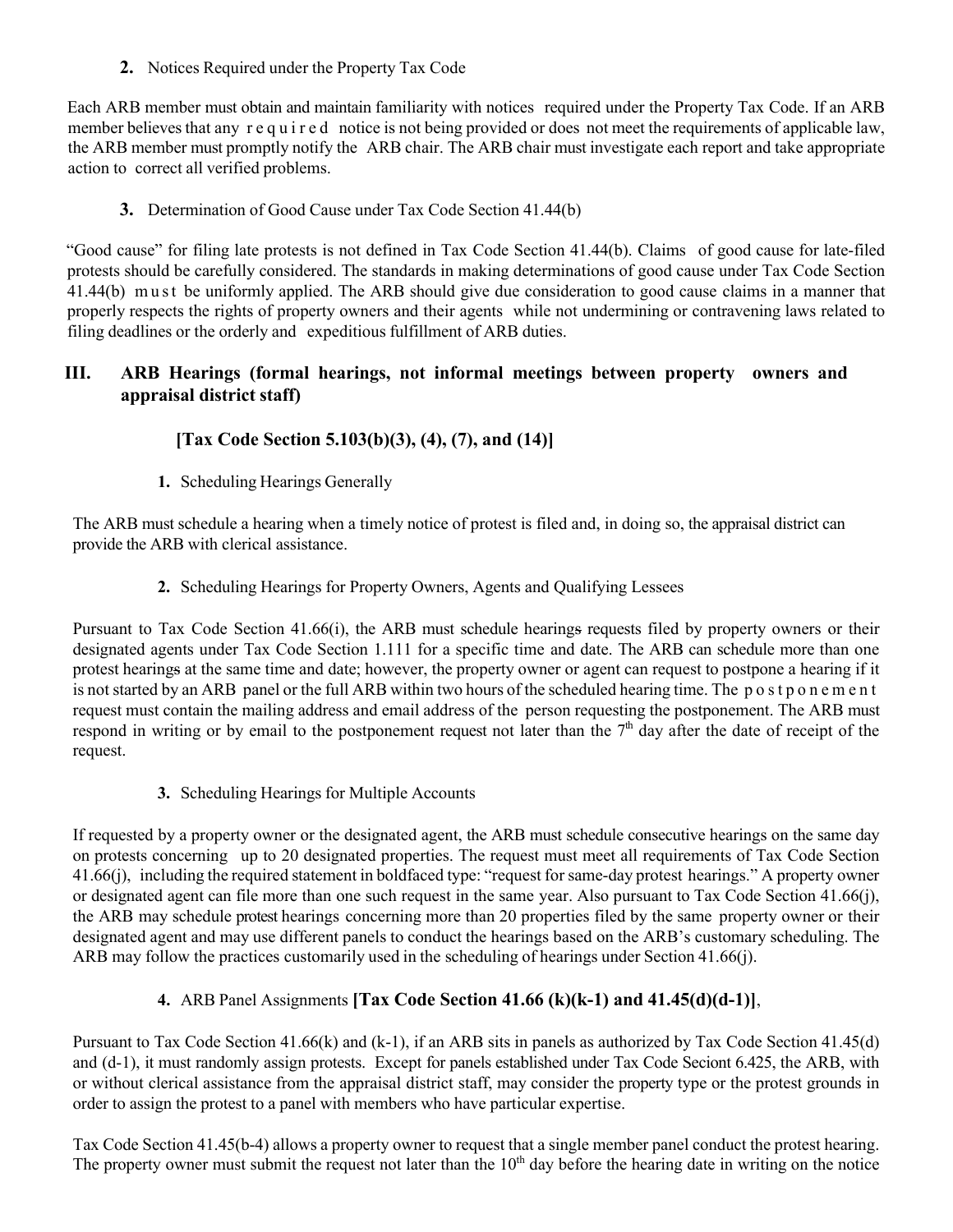of protest or by a written submission. If the ARB does not accept the recommendations made by the single-panel member, the ARB can determine the protest or refer it for rehearing to a single-member panel composed of someone who did not hear the original protest.

Tax Code Section 41.66(k-1) allows a property owner or agent to request a special ARB panel to hear a complex property protest if in a county with a population of one million or more. The owner or agent must consent to a special panel reassignment and may request a postponement if they disagree with the reassignment.

Once a protest is scheduled for a specific panel, the ARB cannot reassign it to another panel without the consent of the property owner or a designated agent. If the ARB reassigns a protest to another panel, the owner or designated agent may agree to the reassignment or request a postponement of the hearing. The ARB must postpone the hearing if requested in this situation. Pursuant to Tax Code Section 41.66(k), "[a] change of members of a panel because of a conflict of interest, illness, or inability to continue participating in hearings for the remainder of the day does not constitute reassignment of a protest to another panel.

### **5.** Postponements Under Tax Code Section 41.45(e)

A property owner who is not represented by an agent under Tax Code Section 1.111 is entitled to one postponement of a hearing without showing cause. The property owner must request the postponement before the hearing date in writing, including by facsimile, email, by telephone, or in person to the ARB, an ARB panel, or the ARB chair. If the requested hearing postponement is scheduled to occur before the next regular meeting of the ARB, the chair or the chair's representative may act on the request for postponement without the necessity of action by the full ARB. Unless the postponed hearing date and time are agreed to by the ARB chair or the chair's representative, the property owner, and the chief appraiser, the hearing cannot postpone the hearing to a date less than five or more than 30 days after the date scheduled for the hearing when the postponement is sought.

Without limit, the ARB must postpone a hearing if the property owner or the designated agent at any time shows good cause, as defined in Tax Code Section 41.45(e-2). The property owner or designated agent must request the postponement in writing, including by facsimile, email by telephone, or in person to the ARB, an ARB panel, or the ARB chair. If the postponed hearing is rescheduled to occur before the next regular meeting of the ARB, the chair or the chair's representative can act on the postponement request without the necessity of action by the full ARB. Unless the postponed hearing date and time are agreed to by the ARB chair or the chair's representative, the property owner, and the chief appraiser, the ARB cannot postpone the hearing to a date less than five or more than 30 days after the date scheduled for the hearing when the postponement is sought.

Without limit, the ARB must postpone a hearing if the chief appraiser consents to the postponement. The chief appraiser must request the postponement in writing, including by facsimile, email, by telephone, or in person to the ARB, an ARB panel, or the ARB chair. If the postponed hearing is re scheduled to occur before the next regular meeting of the ARB, the chair or the chair's representative can act on the postponement request without the necessity of action by the full ARB. Unless the postponed hearing date and time are agreed to by the ARB chair or the chair's representative, the property owner, and the chief appraiser, the ARB cannot postpone a hearing to a date less than five or more than 30 days after the date scheduled for the hearing when the postponement is sought.

The postponement request must contain the mailing address and email address of the person requesting the postponement. The ARB must respond in writing or by email to the postponement request not later than the  $7<sup>th</sup>$  day after the receipt of the request.

**6.** Postponements Under Tax Code Section 41.45(e-1),

A property owner or owner's agent who fails to appear at the hearing is entitled to a new hearing if the property owner or the owner's agent file, not later than the fourth day after the date the hearing occurred, a written statement with the ARB showing good cause, as defined in Tax Code Section 41.45(e-2), for the failure to appear and requesting a new hearing.

The postponement request must contain the mailing address and email address of the person requesting the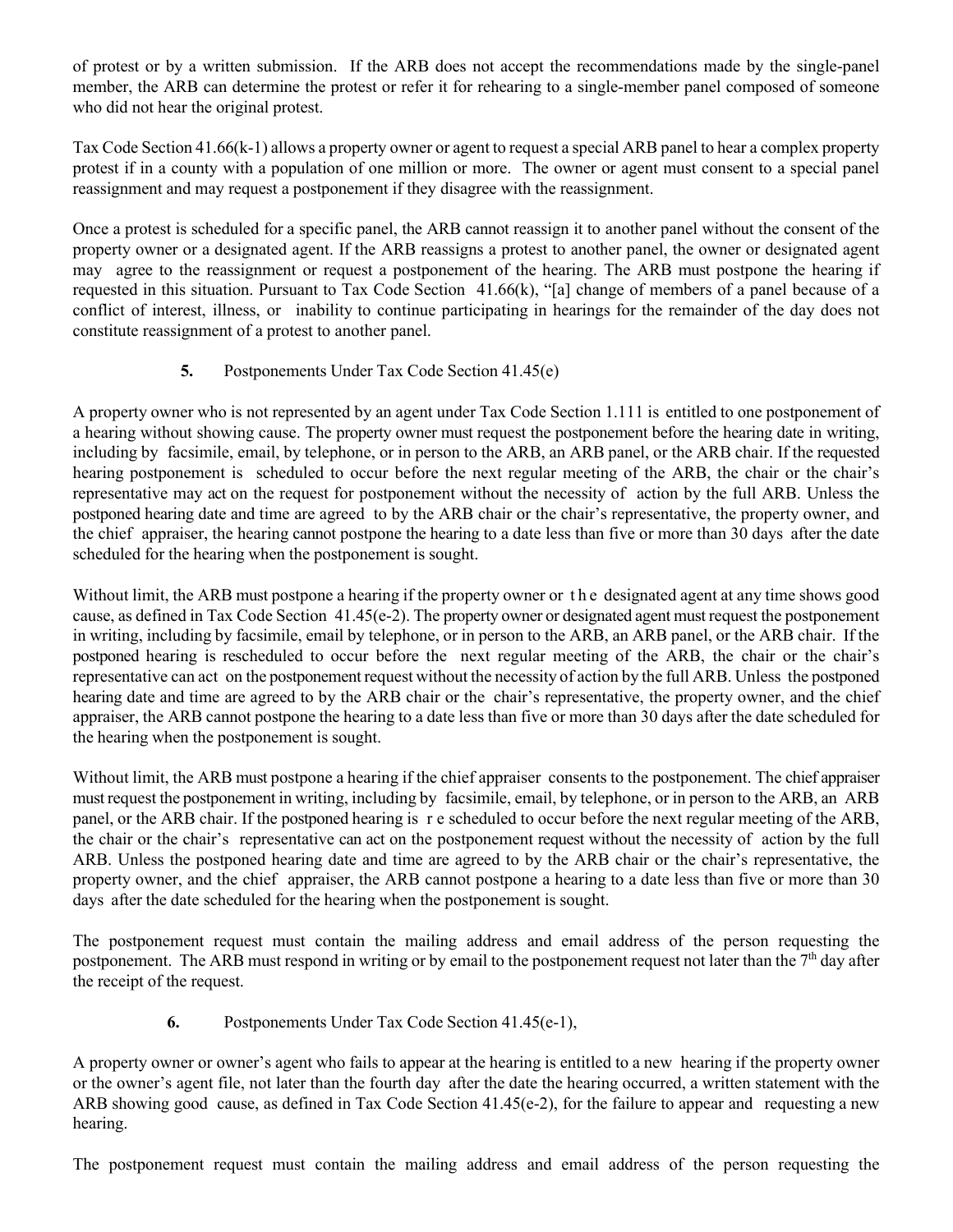postponement. The ARB must respond in writing or by email to the postponement request not later than the  $7<sup>th</sup>$  day after the receipt of the request.

**7.** Postponements Under Tax Code Section 41.45(g)

The ARB must postpone a hearing to a later date if:

- (1) the property owner or the owner's agent is also scheduled to appear at an ARB protest hearing of another appraisal district;
- (2) the other scheduled ARB protest hearing is scheduled to occur on the same date as the hearing set by this ARB;
- (3) the hearing notice delivered to the property owner or the owner's agent by the other ARB bears an earlier postmark than the hearing notice delivered by this ARB or, if the postmark date is identical, the property owner or agent has not requested a postponement of the other hearing; and
- (4) the property owner or the owner's agent includes with the postponement request a copy of the hearing notice delivered to the property owner or the owner's agent by the other ARB.
	- **8.** Postponements Under Tax Code Section 41.66(h)

The ARB must postpone a hearing (one time only) if the property owner or the designated agent requests additional time to prepare for the hearing and establishes that the chief appraiser failed to comply with Tax Code Section 41.461.The postponement request must contain the mailing address and email address of the person requesting the postponement. The ARB must respond in writing or by email to the postponement request not later than the seventh day after the date of receipt of the request.

**9.** Postponements Under Tax Code Section 41.66(i)

The ARB must schedule protest hearings filed by property owners or their designated agents under Tax Code Section 1.111 for a specific time and date. The ARB can schedule more than one protest hearing at the same time and date; however, a property owner or agent can request to postpone a hearing if it is not started by an ARB panel or the full ARB within two hours of the scheduled hearing time. The postponement request must contain the mailing address and email address of the person requesting the postponement. The ARB shall respond in writing or by email to the postponement request not later than the 7th day after the date of receipt of the request.

**10.** Postponements Under Tax Code Section 41.66(k)(k-1)

Once the ARB schedules a hearing by a specific panel, the ARB can reassign it to another panel without the consent of the property owner or designated agent. If the ARB reassigns a protest to another panel, a property owner or designated agent may agree to reassignment or request that a hearing postponement. The ARB must postpone the hearing on that request. A change of panel members because of a conflict of interest, illness, or inability to continue participating in hearings for the remainder of the day does not constitute p a n e l reassignment.

A property owner or agent must consent to a special panel ARB hearing reassignment or request a postponement if they disagree with the reassignment. A change of special panel members because of a conflict of interest, illness or inability to continue participating in hearings for the remainder of the day does not constitute a special panel hearing reassignment.

The postponement request must contain the mailing address and email address of the person requesting the postponement. The ARB shall respond in writing or by email to the request for postponement not later than the 7th day after the date of receipt of the request.

# **IV. Conduct of ARB Hearings (formal hearings, not informal meetings between property owners and appraisal district staff)**

**[Tax Code Section 5.103(b)(2), (9), and (10)]**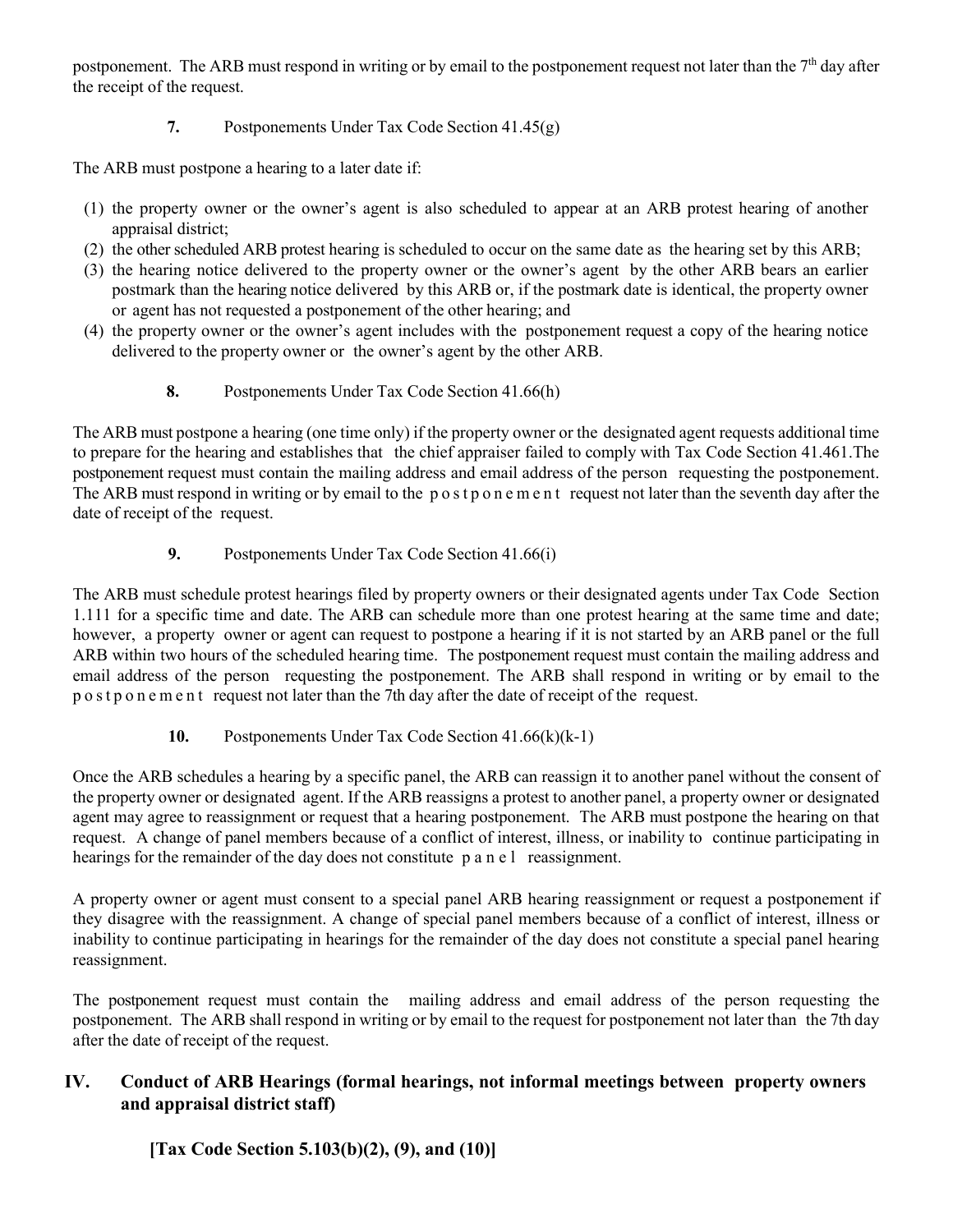**1.** Conducting Hearings Open to the Public

This introductory statement should be read at the beginning of each hearing:

We are the appraisal review [board or panel] that will be hearing your protest today. We are not employees of the appraisal district. We are appointed to perform an independent review of your protest. You can complete a survey regarding your experience today [provide instructions on how to fill out the survey]. The survey is voluntary. You also have the right to appeal our decision. Appeal information will be provided to you with our determination.

The ARB or ARB panel does not have to read the statement above if the owner or agent has previously appeared before the ARB or any ARB panel for the ARB for that county that same day.

ARBs should conduct most protest hearings in the following order:

- a. Commence the hearing and announce the assigned protest number, property location and owner, and other identifying information.
- b. Announce that, in accordance with Tax Code Section 41.45(h), the parties must provide all written and electronic material that has not been provided.
- c. State that the ARB members who are considering the protest have not communicated with anyone about the protest and have signed affidavits to that effect.
- d. Welcome the parties and remind them of the content of the hearing procedures, time limits for the hearing, and other relevant matters.
- e. Ask if any testifying witness holds a license or certificate from the Texas Appraiser Licensing and Certification Board and if the witness is appearing in that capacity.
- f. Inform witnesses that all testimony must be given under oath and swear-in all witnesses who plan to testify.
- g. Ask the property owner to decide if he/she wishes to present his/her evidence and argument before or after the appraisal district.
- h. If the property owner or agent presents his/her case first, he/she shall present evidence (documents and/or testimony). If witnesses are present, the property owner or agent may examine the witnesses as part of the presentation of evidence. At the end of the presentation, an opinion of value (if applicable) for the property must be stated.
- i. Next, the appraisal district representative may cross-examine the property owner, the agent, or the representative and/or witnesses.
- j. If the property owner or agent presented his/her case first, the appraisal district representative shall present evidence (documents and/or testimony) next. If witnesses are present, the appraisal district representative may examine the witnesses as part of the presentation of evidence. At the end of the presentation, an opinion of value (if applicable) for the property must be stated.
- k. Then, the property owner or agent may cross-examine the appraisal district representative and/or witnesses.
- l. The parties cannot examine or cross-examine the ARB.
- m. The party presenting its case first may offer rebuttal evidence (additional evidence to refute evidence presented by the other party).
- n. The other party may then offer rebuttal evidence.
- o. The party presenting its case first shall make its closing argument and state the ARB determination being sought.
- p. The party presenting its case second must make its closing argument and state the ARB determination being sought.
- q. The ARB or panel chair must state that the hearing is closed.
- r. The ARB or panel must deliberate orally. No notes, text messages, or other forms of written communication are permitted.
- s. The ARB or panel chairman must ask for a separate motion for each matter that was the subject of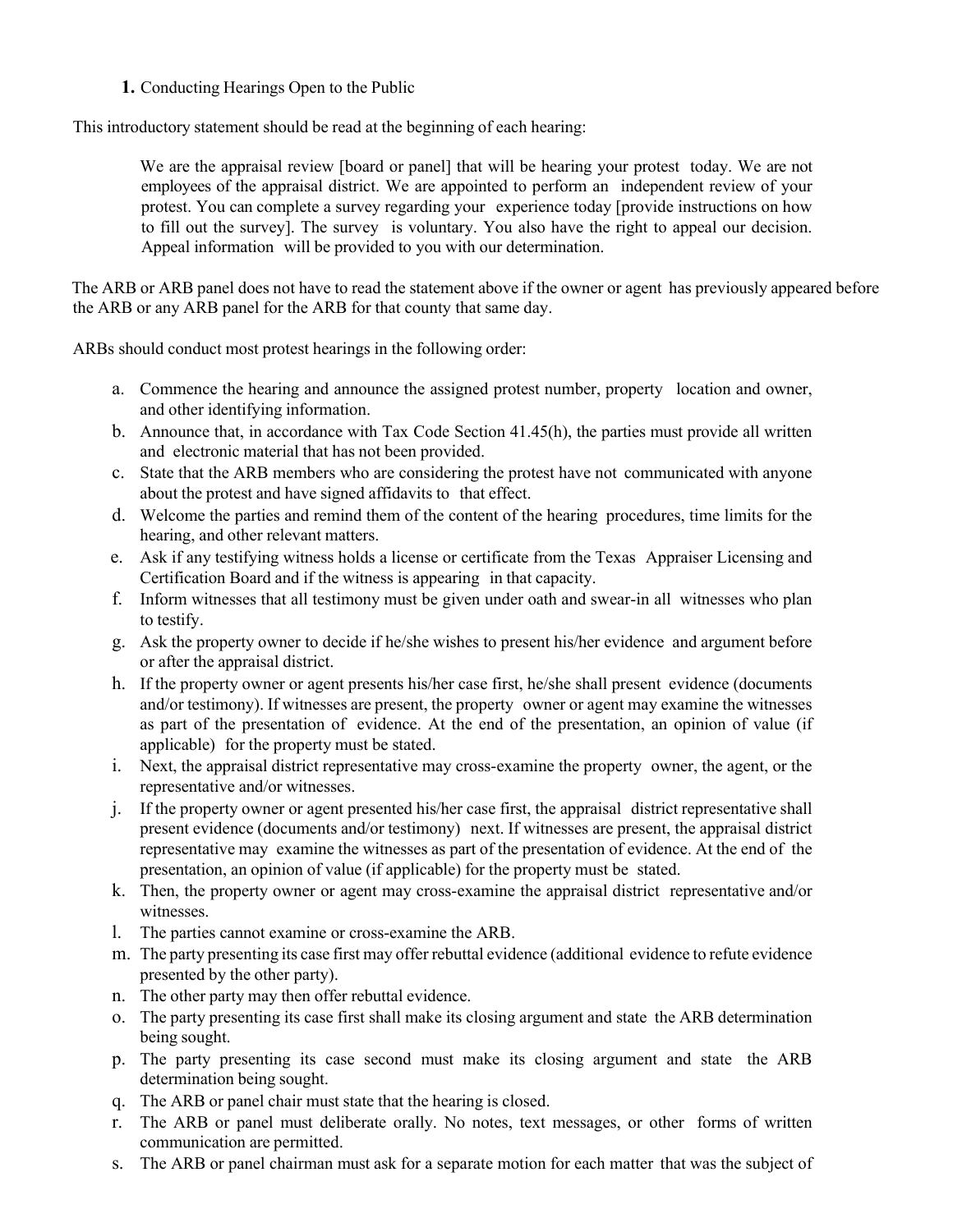the protest hearing. The motion should include the exact value or issue protested. The ARB must take a vote and a designated appraisal district staff person or ARB member must record it. The parties must make separate motions and the ARB must make separate determinations for each protested issue (i.e., excessive appraisal and unequal appraisal must have separate ARB motions and determinations).

Single-member panels must make a recommendation on each motion submitted under protest, however, the ARB will ultimately accept the panel's determination, make its own determination on the protest, or refer the matter for rehearing to a single-member panel composed of someone who did not hear the original protest.

Special panels appointed in certain counties must make a recommendation one each motion submitted under protest, however, the ARB will ultimately accept the panel's determination or refer the matter fore rehearing to another special panel composed of members who did not hear the original protest. If ARB does not have at least three other special panel members available, the ARB may make the determination.

t. Thank the parties for their participation and announce the determination(s) of the ARB and that an order determining protest will be sent by certified mail or email in counties with populations greater than 120,000 where property owners can submit a written request for email delivery of the notice of determination. Provide the property owner or their agent documents indicating that the members of the board hearing their protest signed the required affidavit.

If the ARB members use computer screens during ARB hearings for reviewing evidence and other information, computer screens also must be available to property owners and agents at the hearings to view the same information that is presented to the ARB members by the appraisal district staff. This requirement is met if the property owner or agent can see all information displayed on at least one computer screen in the hearing location (there is no requirement that the property owner or agent be provided a separate screen).

If a chief appraiser uses audiovisual equipment at a protest hearing, the appraisal office must provide equipment of the same general type, kind and character for the use of the property owner or agent during the hearing. See section VI, Other Issues, for more information regarding audiovisual equipment requirements.

The property owner or agent and the appraisal district representative are prohibited from debating each other. All communications must be directed to the ARB members, except for examination or cross-examination during testimony of witnesses or parties testifying at the hearing.

For taxing unit challenges, motions to correct appraisal records, protests regarding exemptions, or other matters that may be the subject of ARB hearings, the ARB should follow the order of conducting hearings above but may make exceptions for the type of hearing.

Tax Code Section 41.68 and Comptroller Rule 9.803 require that the ARB keep records for each ARB proceeding. This includes the ARB retaining evidence offered or submitted by the parties as required by Tax Code Section 41.45 and Comptroller Rules 9.803 and 9.805. The ARB secretary is responsible for ensuring proper record keeping, maintenance, and retention.

**2.** Conducting Hearings by Telephone or Videoconference Call

Tax Code Section 41.45(n) allows a property owner initiating a protest can offer evidence or argument by affidavit without physically. Tax Code Section 41.45(b-1) requires a property owner to notify the ARB by written request not later than the 10th day before the date of the hearing if the property owner intends to appear remotely. To offer evidence or argument at a hearing conducted remotely, a property owner must submit a written affidavit of any evidence before the hearing begins. A property owner is responsible for providing access to a hearing conducted remotely to another person the owner invites to participate in the hearing.

Tax Code Section 41.45(b-2) requires the ARB to provide the telephone number for conducting the teleconference call or the URL address for conducting the videoconference (if offered in that county). The ARB must hold the hearing in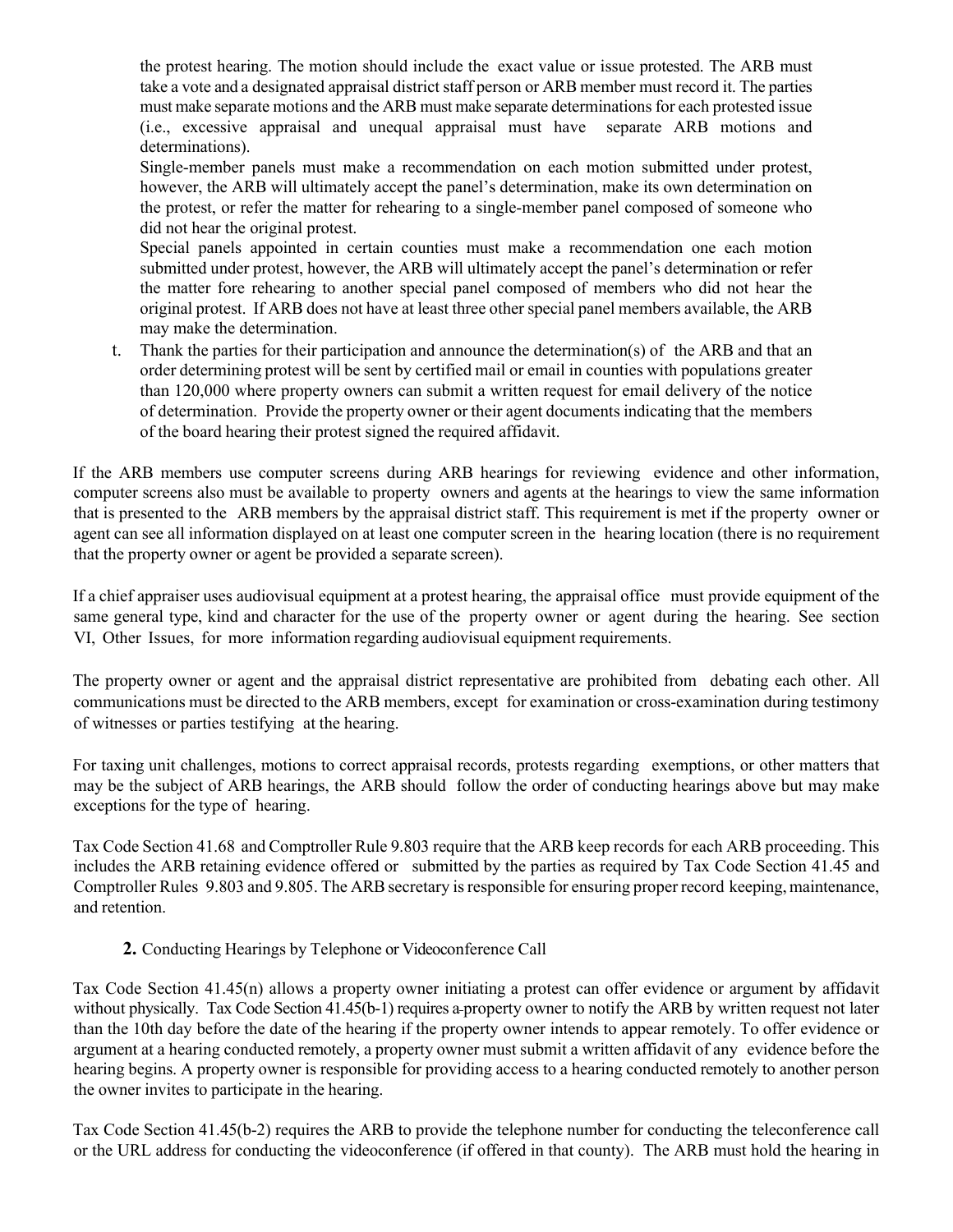a location with equipment that allows all ARB members and parties to the protest attendance to hear and see the property owner's argument.

**3.** Conducting Hearings Closed to the Public [Tax Code Section 41.66(d), (d-1)]

The chief appraiser and the property owner must file a joint motion to request that a closed hearing due to intent to disclose proprietary or confidential information that will assist the ARB in determining the protest.

The ARB or panel chair must convene the hearing as an open meeting and then announce the closed meeting as permitted by Tax Code Sections 41.66(d) and (d-1). Only the parties to the protest, their witnesses, and the ARB members are permitted to stay in the hearing room. The ARB must follow the same order of proceedings as for hearings open to the public.

The ARB secretary must keep a separate tape recording or written summary of testimony for the closed meeting in accordance with the provisions of Comptroller Rule 9.803 generally. The proprietary or confidential evidence presented at the hearing giving rise to the closed hearing is confidential according to Tax Code Section 22.27. The ARB must mark as "confidential" and maintain it as confidential in the ARB records for proper handling. At the conclusion of the hearing, the ARB panel must confirm with the parties that all proprietary and confidential information has been appropriately identified by the ARB. The ARB members must maintain the confidentiality of the information and disclose only as provided by law.

After deliberation, the ARB must reconvene in open meeting and vote or take final action on the protest deliberated in the closed meeting. The ARB and parties cannot mention of the proprietary or confidential information during the open meeting.

**4.** Right to Examine and Cross-Examine Witnesses or Other Parties

Tax Code Section 41.66(b) states that "each party to a hearing is entitled to offer evidence, examine or cross-examine witnesses or other parties, and present argument on the matters subject to the hearing." The ARB cannot prohibit this entitlement in any way; however, it may enforce time limits and dictate the order of ARB hearings for witness examination and cross-examination. To the extent possible, the parties should be advised in advance of any time limitations the ARB has determined to impose regarding the presentation of evidence.

**5.** Party's Right to Appear by an Agent

A person leasing property who is contractually obligated to reimburse the property owner for taxes imposed on the property is entitled to file a protest if the property owner does not and to designate, under Tax Code Section 41.413, another person to act as his/her agent with the same authority and limitations as an agent designated under Tax Code Section 1.111.

#### **V. Evidence Considerations**

## **[Tax Code Section 5.103(8), (11), and (13)]**

**1.** A Party's Right to Offer Evidence and Argument

The ARB cannot prohibit a party's right to offer evidence and argument but may enforce time limits and dictate the order of ARB hearings. To the extent possible, the ARB should advise the parties in advance of any time limitations the ARB intends to impose regarding the presentation of evidence and argument. The ARB should, schedule permitting, provide as much time as possible to each party to a hearing to fully present evidence and offer argument.

**2.** Prohibition of Consideration of Information Not Provided at the ARB Hearing **[Tax Code Section 41.66(e)]**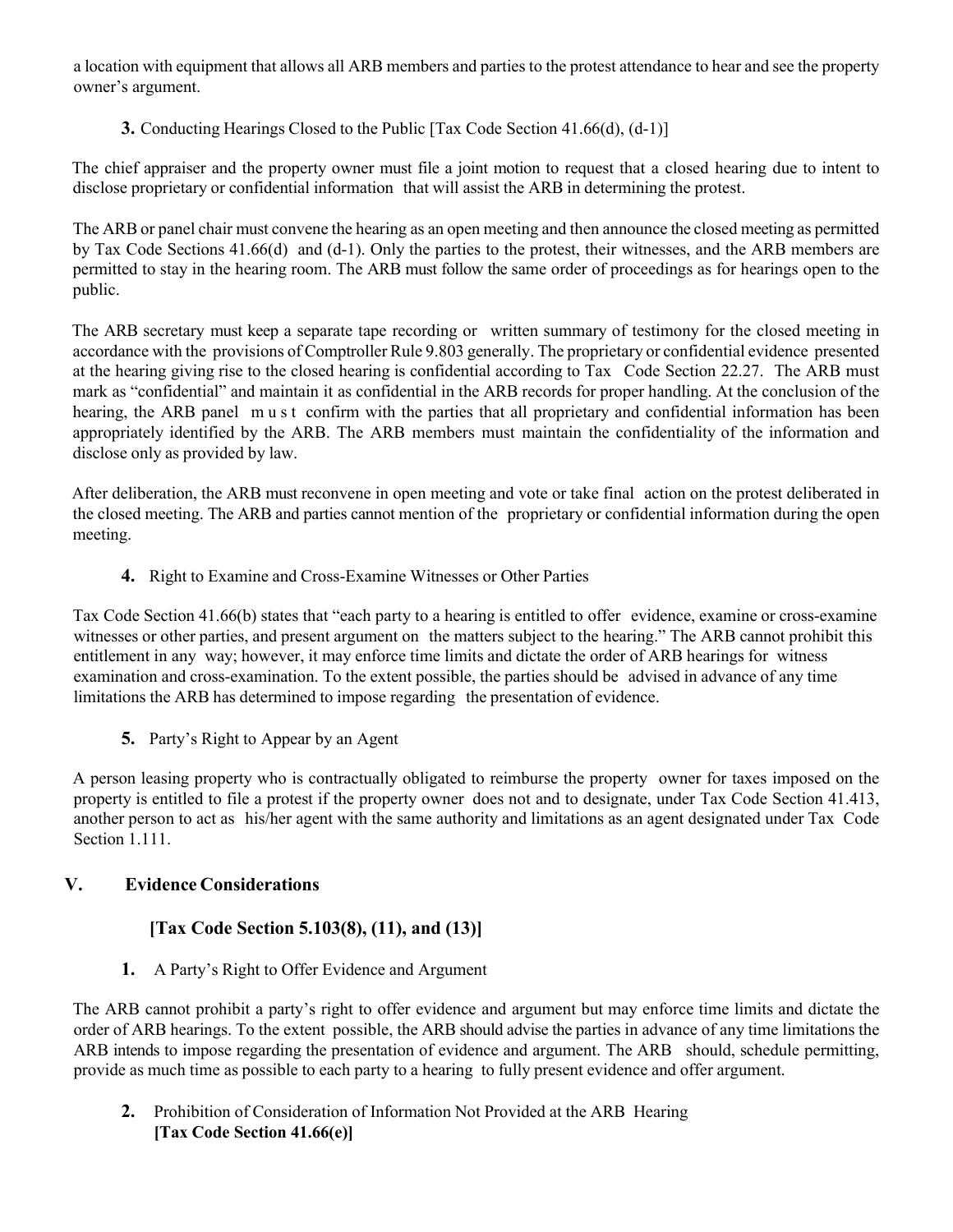In a protest hearing, the ARB cannot consider any appraisal district information on a protest that was not presented to the ARB during the protest hearing. In order for the ARB to consider any appraisal district record (i.e., appraisal roll history, appraisal cards) one of the parties must present it as evidence (e.g. chief appraiser, appraisal district representative, property owner, agent, or witness) at the protest hearing.

**3.** Exclusion of Evidence Required by Tax Code Section 41.67(d), (e)

If it is established during a protest hearing that the protesting party previously requested information under Tax Code Section 41.461 and that the opposing party did not deliver the information to the to the protesting party at least 14 days before the scheduled or postponed hearing, the opposing party cannot use or offer the requested information not made available in any form as evidence in the hearing. The ARB must exclude evidence under Tax Code Section 41.67(d) only if evidence presented at the hearing establishes that: (1) the information sought to be excluded as evidence was not delivered at least 14 days before the hearing; and (2) the information sought to be excluded as evidence was previously requested by the protesting party.

Tax Code Section 41.67(e) prohibits the chief appraiser from offering evidence at a hearing in support of a modification or denial of an exemption or application unless: (1) the chief appraiser provided the reasoning for the modification or denial to the property owner in writing no later than the  $14<sup>th</sup>$  day before the hearing date; and (2) evidence establishes that the additional reason was not known by the chief appraiser at the time the chief appraiser delivered the original notice of modification or denial.

### **VI. Other Issues**

## **[Tax Code Section 5.103(17)]**

**1.** Compliance with the Law, Integrity, and Impartiality

ARB members must comply with the law and always act at all times in a manner that promotes public confidence in the integrity and impartiality of the ARB.

#### **2.** Patience and Courtesy

ARB members must be patient, dignified, and courteous to parties appearing before the ARB.

**3.** Bias or Prejudice

Members of the ARB shall perform their ARB duties without bias or prejudice.

**4.** Confidential Information

ARB members must not disclose or use confidential information acquired in the performance of ARB duties for any purpose unrelated to ARB duties.

**5.** Evidence exchange and retention and audiovisual equipment requirements

(a) Exchange of evidence. Before or immediately after an appraisal review board hearing begins, the appraisal district and the property owner or the owner's agent shall each provide the other party with a duplicated set of the evidentiary materials the person intends to offer or submit to the appraisal review board for consideration at the hearing. One set of these materials is to be exchanged with and retained by the other party, and another set of these materials is to be provided to and retained by the appraisal review board as evidence for its records as required under §9.803 of this title (relating to Requirements for Appraisal Review Board Records). The duplicated material sets shall be produced in either paper or electronic form.

(b) Evidentiary materials on a portable electronic device. Evidentiary materials produced on a portable electronic device shall be saved in a file format type and downloaded to a small, portable, electronic device. The file format